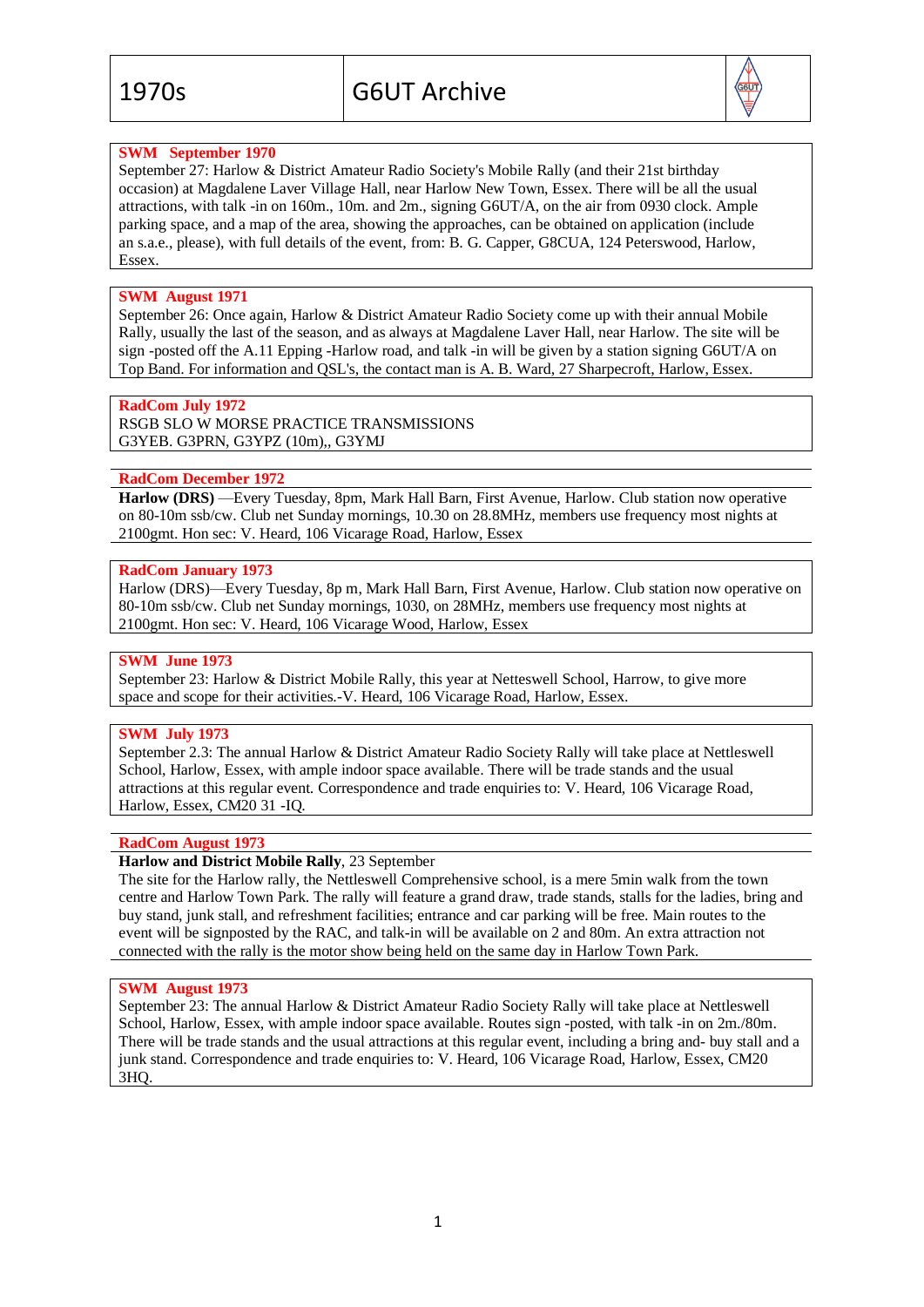

# **SWM September 1973**

September 23: The annual Harlow & District Amateur Radio Society Rally will take place at Nettleswell School, Harlow, Essex, with ample indoor space available. Routes sign -posted, with talk -in on 2m./80m. There will be trade stands and the usual attractions at this regular event, including a bring andbuy stall and a junk stand. Correspondence and trade enquiries to: V. Heard, 106 Vicarage Road, Harlow, Essex, CM20 3HQ.

## **RadCom January 1974**

**Harlow (H&DARS)** Tuesdays 8pm, Mark Hall Barn, First Avenue, Harlow, Essex. Hon. Sec, Vic Heard, 106 Vicarage Wood, Harlow.

# **RadCom April 1974**

**Verulam ARC RSGB Diamond Jubilee Contest Results** 18 G3RSF Harlow

# **SWM July 1974**

September 22: Harlow & District Amateur Radio Society annual Rally at Harlow.-Information from B. G. Capper, G4DBC, 36 Woodhill, Harlow (0279-38453), Essex. (Details later).

### **RadCom August 1974**

Harlow Mobile Rally, 22 September

Organized by the Harlow á District ARS, this rally will take place at Nettleswell School, Harlow. Essex. All the usual attractions including grand raffle and bring and buy stall. Talk-in on 80m, 160m, and 2m (145 MHz). Enquiries to B. G. Capper, G4DBC, 36 Woodhill, Harlow, Essex CM18 7JT.

### **SWM August 1974**

September 22: Harlow & District Amateur Radio Society annual event, at Netteswell School, Harlow, as last year, with talk -in on Top Band, 80m. and 145.00 MHz, signing G6IJT/A. Attractions will include trade stands, bring-and-buy stall and a grand raffle. Free admission and parking, refreshments available on site.- B. G. Capper, G4BDC, 36 Woodhill, Harlow, Essex. CM18 7JT, or B. W. Nappey, G3YDI, QTHR.

#### **RadCom September 1974 NFD 1974 Results** 36 Harlow & DARS G3WKS/P

### **SWM April 1975**

September 28: Harlow & District A.R.S. event at Netteswell School, Harlow, with bring-and-buy and Trade stands, refreshments, free admission and parking. Details: C. West-Bulford, G8JXU, hon. secretary, Harlow Amateur Radio Society, Mark Hall Barn, Harlow, Essex.

### **SWM August 1975**

September 28: Harlow & District A.R.S. event at Netteswell School, Harlow, with bring-and-buy and Trade stands, refreshments, free admission and parking. Details: C. West-Bulford, G8JXU, hon. secretary, Harlow Amateur Radio Society, Mark Hall Barn, Harlow, Essex.

### **SWM September 1975**

September 28: Harlow & District A.R.S. event at Netteswell School, Harlow, with bring-and-buy and Trade stands, refreshments, free admission and parking. Details: C. West-Bulford, G8JXU, hon. secretary, Harlow Amateur Radio Society, Mark Hall Barn, Harlow, Essex.

### **RadCom August 1976**

**26 September Harlow and D ARS Rally**. Venue as last year, Details from G3WUX, G8JXU, G3YDI **OTHR** 

## **RadCom August 1977**

**25 September Harlow & D ARS Rally**, Netteswell Comprehensive School. Harlow. Details from G3 WUX. G8FRG, G3YDI, QTHR.